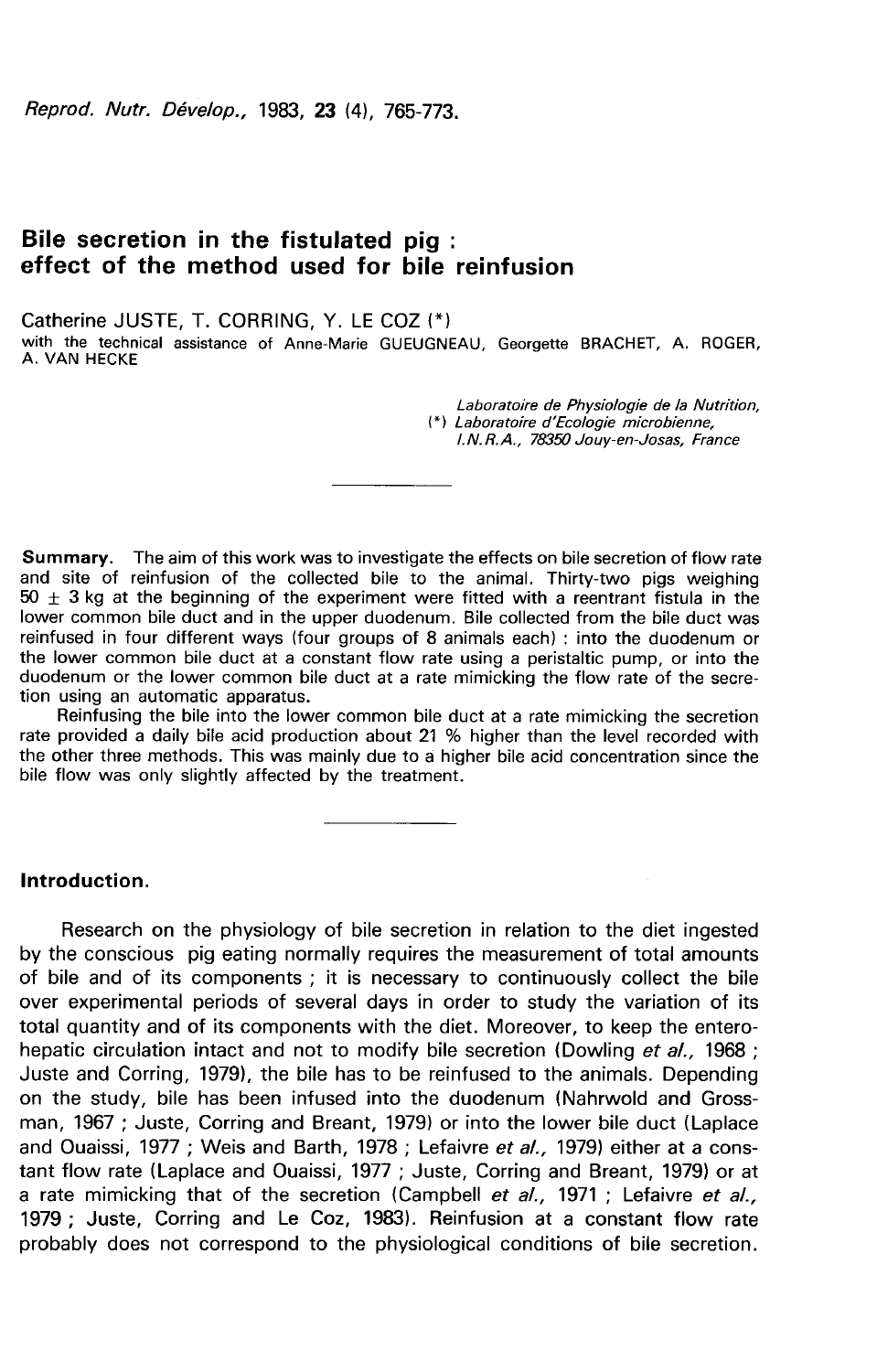First, the composition of bile infused at a given time may be different from the composition of bile secreted at that time. Secondly, reinfusing at a constant rate does not take into account the fluctuations of bile flow, particularly after stimulation by meal consumption. Moreover, direct reinfusion of bile into the duodenum by-passes the sphincter of Oddi and neglects the putative physiological function of this muscle in the control of bile secretion (Watts and Dunphy, 1966 ; Wyatt, 1967). To the best of our knowledge, no study has been done in a same species to investigate the effects upon bile secretion of different methods of bile reinfusion to the animal.

The aim of the present experimental work was to study the effects of bile restitution flow rate (constant or mimicking the pattern of bile secretion) and the effects of the site of bile infusion (duodenum or lower common bile duct) on bile secretion in fistulated pig.

# Material and methods

Animals and diet.  $-$  Thirty-two castrated Large-White pigs weighing  $50 \pm 3$  kg at the beginning of the experiment were fitted with three permanent fistulae, one in the common bile duct for the collection of bile, one in the lower common bile duct and one in the duodenum for reinfusing the secretion. After surgery, the animals were housed in individual, metabolism-type restraining cages and allowed to recover for 10 days before experimentation. This period was sufficient to stabilize bile flow and bile acid output.

For one week before surgery, the pigs were adapted to the experimental diet (2.11 % fat, 16.86 % protein and 57.34 % nitrogen-free extract) the composition of which has been described previously (Corring and Bourdon, 1977). Feed was provided throughout the experimental period in two equal meals of 800 g each (food/water : 1/2) at 9 a.m. and 4 p.m. The windowless animal room was artificially illuminated with lights at on 7. a.m. and off at 7. p.m. Temperature was adjusted at 20 °C for 3 or 4 days after surgery, then lowered to 18 °C.

Surgical procedure.  $-$  We used an extension of the method described previously (Juste, Corring and Breant, 1979). Under general anaesthesia and sterile conditions, the peritoneal cavity was opened and the common bile duct was identified distally to the entry of the cystic duct at about 2 cm from the duodenum. After the duct wall had been incised longitudinally for 0.5 cm, a medical silastic catheter (outer  $\varnothing$  : 4.88 mm, inner  $\varnothing$  : 2.64 mm) was inserted upwards and ligated into place. A second incision of 0.3 cm was made between the first one and the sphincter of Oddi. A silastic tube of small diameter (outer  $\varnothing$ : 3.18 mm; inner  $\varnothing$ : 1.57 mm) was gently inserted downwards without reaching the sphincter muscle and was ligated into place. A third silastic catheter (outer  $\emptyset$  : 3.18 mm; inner  $\emptyset$  : 1.57 mm) was inserted into the proximal duodenum, opposite to the opening of the common duct, and ligated into place. The three catheters were exteriorized through separate stab wounds in the right flank and the abdomen was closed in layers after a penicillin solution (1 000 000 U) had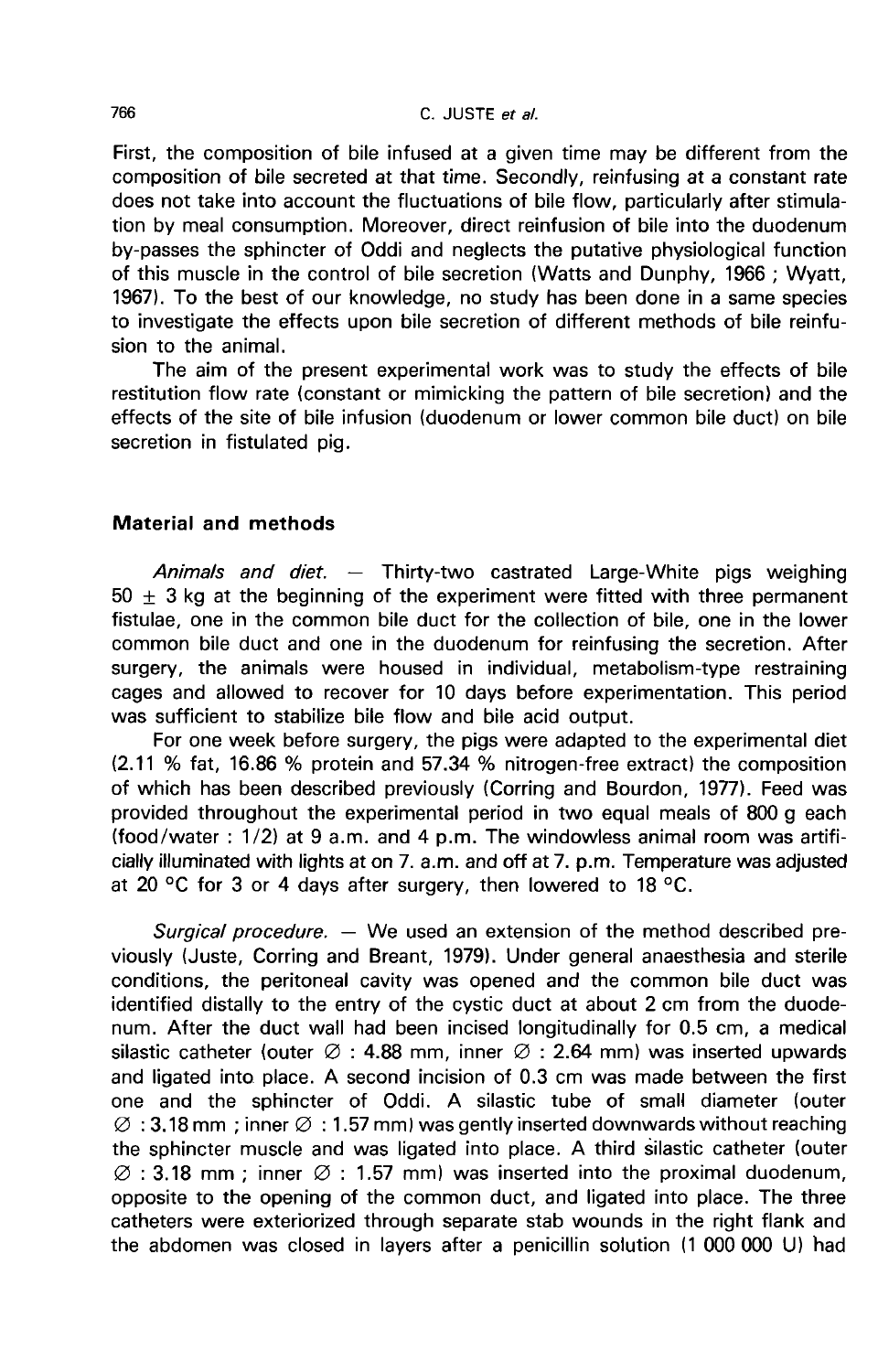been poured into the abdominal cavity. After surgery, antibiotics (penicillin 1 000 000 U ; streptomycin : 1.0 g) were given daily by intramuscular injection for 3 days. The bile began to drop from the biliary fistula immediately after surgery, and was restituted according to the experimental procedure.

Experimental procedure.  $-$  The aim of this experiment was to study the effect on bile secretion of an automatic or constant rate of bile reinfusion into either the lower bile duct or the duodenum. The pigs were divided into four experimental groups. In groups A (8 pigs) and B (8 pigs), bile was reinfused into the duodenum and the lower common bile duct, respectively, using an automatic apparatus previously described in detail (Juste, Corring and Le Coz, 1983). Briefly, the collected bile was diverted through the apparatus and immediately reinfused to the animal at a rate mimicking the pattern of bile secretion. The apparatus allowed automatic measurement of the volume of bile secreted and continuous collection of a representative part of the secretion for chemical analysis. In groups C (8 pigs) and D (8 pigs), bile was reinfused at a constant rate into the duodenum and the lower common bile duct, respectively, using a peristaltic pump. This scheme was applied over the experimental period as well as over the recovery period.

Utilization of the fistulae.  $-$  In groups A and B, a fraction of bile automatically withdrawn hourly in a fraction collector was kept in a refrigerated dark box. Twice a day the samples were stored at  $-70$  °C until analysis.

In groups C and D, the bile was totally collected in the fraction collector. In each tube, a 4 % sample was kept for analysis, and the remaining bile was returned to the animal using a peristaltic pump (Juste, Corring and Breant, 1979). The rate of the pump was changed in the daytime to infuse bile at 180 ml/hr over a 3-hour period after each meal ; it worked at 80 ml/hr the rest of the time (Juste, Corring and Breant, 1979). Bile collections were pooled at 9 a.m., noon and 5 p.m. prior to infusion (Juste, Corring and Breant, 1979).

*Measurements of bile secretion.*  $-$  After a 10-day recovery period, the animals were submitted to a 6-day experimental period during which bile secretion was measured.

The volume of bile was measured hourly in all groups of pigs. In the automatically infused groups, this volume was calculated by counting the marks on the recorder paper. In groups C and D, it was read on the collecting tubes. Total bile acids in the samples were determined enzymatically (Talalay, 1960).

The volume of bile secretion was expressed in ml, total bile acid concentration in mmol/I of bile and total bile acid output in mmol.

# Results

Three pigs in group A and one in group B were eliminated from the experiment because one catheter was rejected during the experimental period. The Ilts<br>Three pigs in group A and one in group B were eliminated from the experimental period.<br>The Reproduction Nutrition Développement, n° 4-1983. – 9.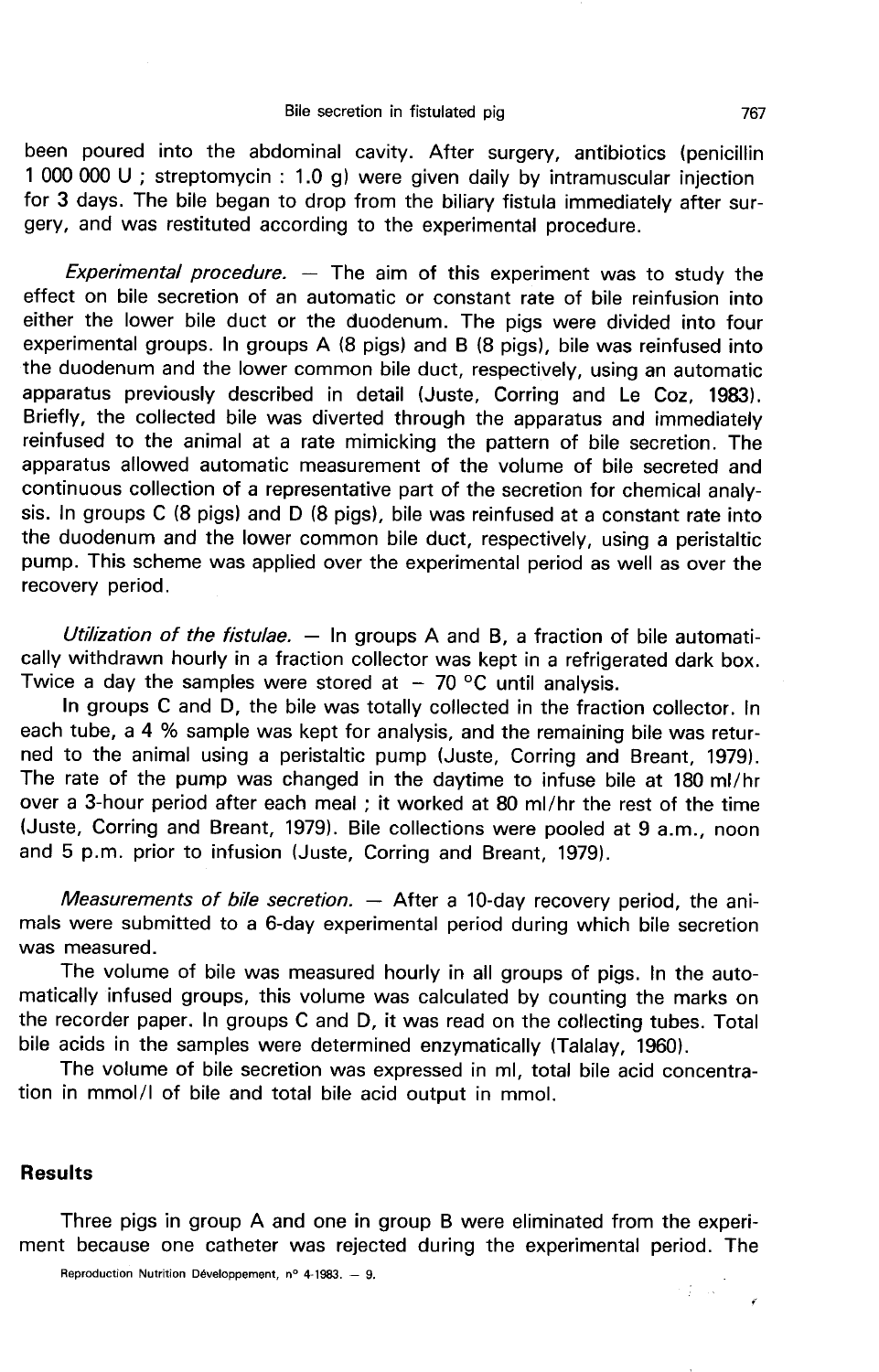remaining pigs evidenced no particular health problem and food consumption was complete throughout the experiment. The mean daily weight gain was 460  $\pm$  40 g with no significant difference according to treatment. All the data obtained were analyzed on a Cil H.B. IRIS 80 computer, and their statistical significance was studied using multidimensional variance analysis.

The reported results first concern the measurement of bile secretion per 24 hrs, then bile secretion observed during three periods of the light/dark cycle : a 7-hour interval after the first meal, a 7-hour interval after the second meal and a 10-hour nocturnal interval.

Statistical analysis showed a significant animal effect (table 1) on the volumes, concentrations and amounts of secreted bile acids in all the time periods studied (whole light/dark cycle, first or second postprandial period, nocturnal period). We also found an interaction between the rate of restitution (constant flow or flow mimicking bile secretion) and the bile restitution site (lower bile duct or duodenum) in relation to the concentrations and amounts of secreted bile acids. This interaction effect was less for the volumes of bile secreted during the whole light/dark cycle and non-existent for each of the three intervals studied.

### TABLE 1

|               |                    | Daily values | after<br>the 1st meal | 7-hour interval 7-hour interval<br>after<br>the 2 nd meal | 10-hour<br>nocturnal<br>interval |
|---------------|--------------------|--------------|-----------------------|-----------------------------------------------------------|----------------------------------|
| Bile acid     | Animal effect      | P < 0.001    | P < 0.001             | P < 0.001                                                 | P < 0.001                        |
| output        | Interaction effect | P < 0.001    | P < 0.01              | P < 0.025                                                 | P < 0.001                        |
| Bile          | Animal effect      | P < 0.001    | P < 0.001             | P < 0.001                                                 | P < 0.001                        |
| flow          | Interaction effect | P < 0.05     | $NS *$                | $NS*$                                                     | $NS*$                            |
| Bile acid     | Animal effect      | P < 0.001    | P < 0.001             | P < 0.001                                                 | P < 0.001                        |
| concentration | Interaction effect | P < 0.001    | P < 0.025             | P < 0.001                                                 | P < 0.001                        |

| Bile secretion in the pig. Statistical analysis of animal effect |
|------------------------------------------------------------------|
| and interaction between bile restitution site and rate.          |

Multidimensional variance analysis on CII H.B. IRIS 80 computer.

\* Non-significant.

*Effect of reinfusion site* (table 2).  $-$  When bile was reinfused at a rate mimicking that of bile secretion (groups A and B), 15.3 % more bile acids  $(p < 0.001)$  were secreted per 24 hrs when the bile was reinfused into the bile duct (group B). This was mainly due to an increased concentration of bile acids in the bile (B  $> A : + 16.3 %$ ; p < 0.001), the volumes remaining the same in the two groups. This effect related to bile reinfusion site was found again in the three periods of the light/dark cycle we studied.

When bile was reinfused at a constant rate (groups C and D), the amount of bile acids secreted per 24 hrs was 7.0 % higher ( $p < 0.025$ ) in group C animals whose bile was reinfused into the duodenum. This difference was due to the higher volume of bile secreted per 24 hrs  $(+ 7.3 %; p > 0.001)$  by group C ani-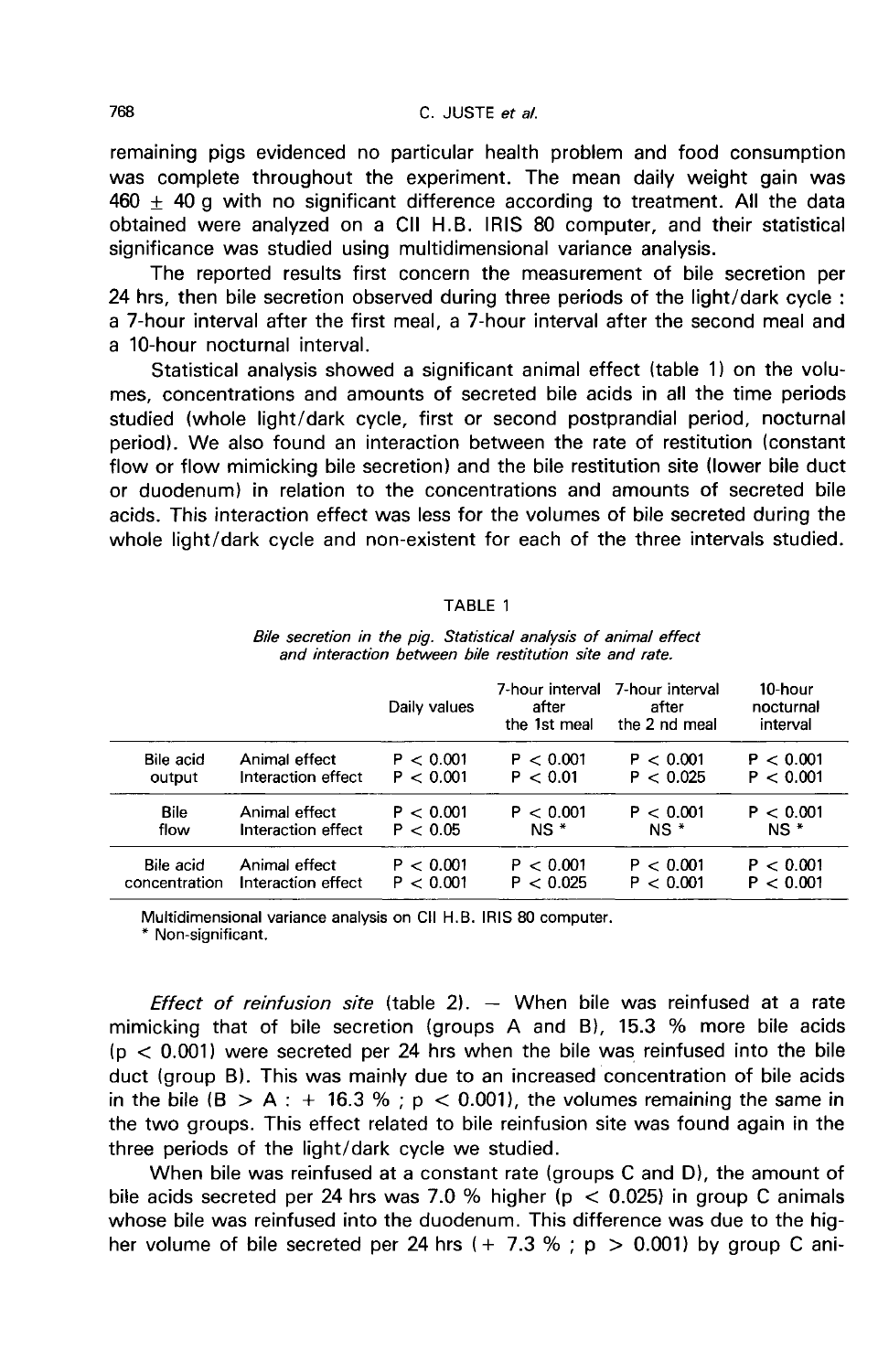| c<br>u |  |
|--------|--|
| ш      |  |
|        |  |
| m      |  |
|        |  |
|        |  |

# Bile secretion in the pig : effect of bile reinfusion site.

|                              |                                                                                                                                                                                                                                   |                                                                                                                                  | Daily values                   |          |                | 7-hour interval after<br>the 1st meal                                                                                                                         |                                                  | after the 2nd meal<br>7-hour interval                |     |                                                         | interval | 10-hour nocturnal |    |
|------------------------------|-----------------------------------------------------------------------------------------------------------------------------------------------------------------------------------------------------------------------------------|----------------------------------------------------------------------------------------------------------------------------------|--------------------------------|----------|----------------|---------------------------------------------------------------------------------------------------------------------------------------------------------------|--------------------------------------------------|------------------------------------------------------|-----|---------------------------------------------------------|----------|-------------------|----|
|                              | (no. of observations)<br>Treatment                                                                                                                                                                                                |                                                                                                                                  | $(A)$ B (46)<br>(30) (33) (46) | ିକୁ<br>ବ | A<br>(29) (33) | $\begin{pmatrix} 1 & 0 \\ 0 & 0 \\ 0 & 0 \end{pmatrix}$                                                                                                       | $\begin{pmatrix} 4 & 8 \\ 29 & 31 \end{pmatrix}$ | ပ®<br>(                                              | o © | A<br>(29) (33)                                          |          | ပ©                | o© |
| Bile acid output Statistical | (mmal)<br>analysis<br>Means                                                                                                                                                                                                       |                                                                                                                                  |                                |          |                | 166.0 191.4 157.4 147.1 50.2 59.4 53.7 50.7 55.8 61.8 44.8 36.3<br>A < B C > D A < B C = D A < B C = D<br>P < 0.001 P < 0.025 P < 0.001 C = D P < 0.001 C = D |                                                  |                                                      |     | $38.3$ 66.3 54.8 42.6<br>$A < B$ $C = D$<br>$P < 0.001$ |          |                   |    |
| Bile flow                    | Means (ml)<br>Statistical<br>analysis                                                                                                                                                                                             | 2 654 2 601 2 600 2 422 772 740 787 789 835 784<br>$A = B$ $C > D$ $A = B$ $C > D$ $A > B$<br>$P < 0.001$ $P < 0.001$ $P < 0.05$ |                                |          |                |                                                                                                                                                               |                                                  | 706 657 1 015 987 862 808<br>$C = D$ $A = B$ $C = D$ |     |                                                         |          |                   |    |
| concentration<br>Bile acid   | (mmol/l) 63.3 73.6 60.8 60.5 65.9 78.7 69.4 66.3 78.7 67.2 57.7 58.5 67.9 64.4 53.3<br> cal A < B C = D A < B A < B A < B C = D A < B A < B A < B C = D P < 0.001 C = D<br><b>Statistical</b><br>analysis<br>Means                |                                                                                                                                  |                                |          |                |                                                                                                                                                               |                                                  |                                                      |     |                                                         |          |                   |    |
| tution at a constant rate    | A : duodenal restitution at a rate mimicking bile secretion rate ; B : bile duct restitution at a rate mimicking bile secretion rate ; C : duodenal resti-<br>on at a constant rate ; D : bile duct restitution at a constant rat |                                                                                                                                  |                                |          |                |                                                                                                                                                               |                                                  |                                                      |     |                                                         |          |                   |    |

Bile secretion in fistulated pig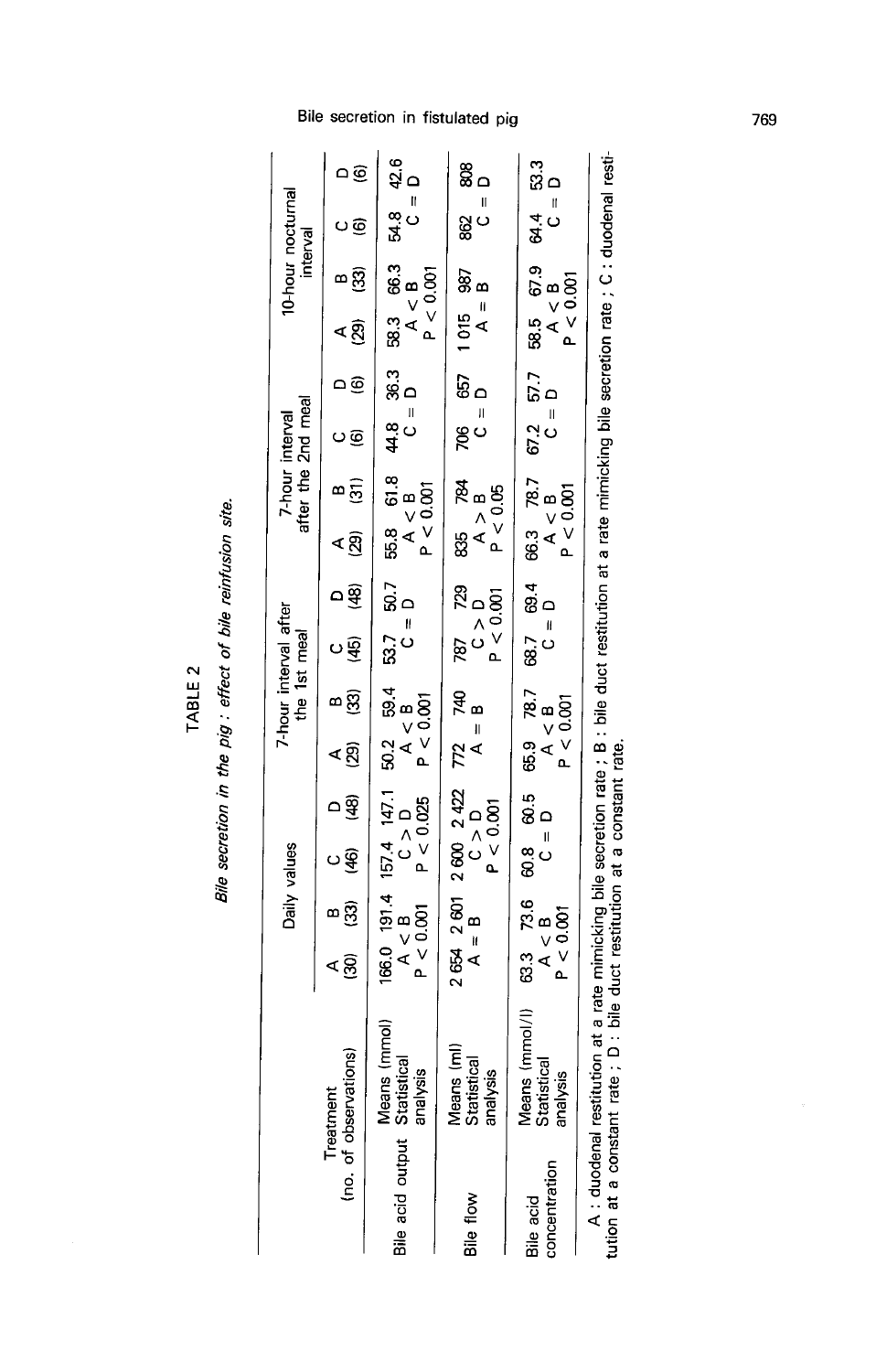| ۴<br>э. |  |
|---------|--|
| ш       |  |
|         |  |
| ă       |  |
|         |  |
|         |  |

Bile secretion in the pig : effect of bile restitution flow rate.

|                                          |                                                                                                                                                                                                                             |       | Daily values                                                                                                                                                                              |           |                                | 7-hour interval after<br>the 1st meal |                                           |             | 7-hour interval<br>after the 2nd meal |                |                          | interval | 10-hour nocturnal |    |
|------------------------------------------|-----------------------------------------------------------------------------------------------------------------------------------------------------------------------------------------------------------------------------|-------|-------------------------------------------------------------------------------------------------------------------------------------------------------------------------------------------|-----------|--------------------------------|---------------------------------------|-------------------------------------------|-------------|---------------------------------------|----------------|--------------------------|----------|-------------------|----|
|                                          |                                                                                                                                                                                                                             |       |                                                                                                                                                                                           |           |                                |                                       |                                           |             |                                       |                |                          |          |                   |    |
| (no. of observation                      | ons)<br>Treatment                                                                                                                                                                                                           | ∢ନ୍ତି | $rac{66}{46}$                                                                                                                                                                             | a B<br>C  | D A C B<br>(48) (29) (45) (33) |                                       | $\begin{pmatrix} 48 \\ -10 \end{pmatrix}$ | ບ <u>ອີ</u> | $\mathbb{E}$                          | $\overline{a}$ | A $C$ B<br>(29) (6) (33) |          |                   | o© |
| Means (m<br>Bile acid output Statistical | (mmol)<br>analysis                                                                                                                                                                                                          |       | 166.0 157.4 191.4 147.1 50.2 53.7 59.4 50.7 55.8 44.8 61.8 36.3 58.3 54.8 66.3 42.6<br>A > C B > D A = C B > D A > C B > D A = C B > D<br>P < 0.05 P < 0.001 P < 0.01 P < 0.001 P < 0.001 |           |                                |                                       |                                           |             |                                       |                |                          |          |                   |    |
| Bile flow                                | Means (ml)<br>Statistical<br>analysis                                                                                                                                                                                       |       | 2 654 2 600 2 601 2 422 772 787 740 729 835 706 784 657 1015 862 987 808<br>A = C B > D A = C B = D A > C B > D A > C B > D<br>P < 0.001 P < 0.001                                        | P < 0.001 |                                |                                       |                                           |             |                                       |                |                          |          |                   |    |
| concentration<br>Bile acid               | (mmol/l) 63.3 60.8 73.6 60.5 65.9 68.7 78.7 69.4 66.3 67.2 78.7 57.7 58.5 64.4 67.9 53.3<br>cal $A = C$ $B > D$ $A = C$ $B > D$ $A = C$ $B > D$ $A = C$ $B > D$ $A < C$ $B > D$<br>s<br>Means (m<br>Statistical<br>analysis |       |                                                                                                                                                                                           |           |                                |                                       |                                           |             |                                       |                |                          |          |                   |    |
|                                          |                                                                                                                                                                                                                             |       | $\frac{1}{2}$ . The contention rate of the content of the content of the content of the content of $\sim$ . The content of $\sim$                                                         |           |                                |                                       |                                           |             |                                       |                |                          |          |                   |    |

<sup>;&</sup>lt;br>> - 1910<br>1010 A : duodenal restitution at a rate mimicking bile secretion rate ; B : bile duct restitution at a rate mimicking bile secretion tution at a constant rate ; D : bile duct restitution at a constant rate ; D : bile duct resti

# C. JUSTE et al.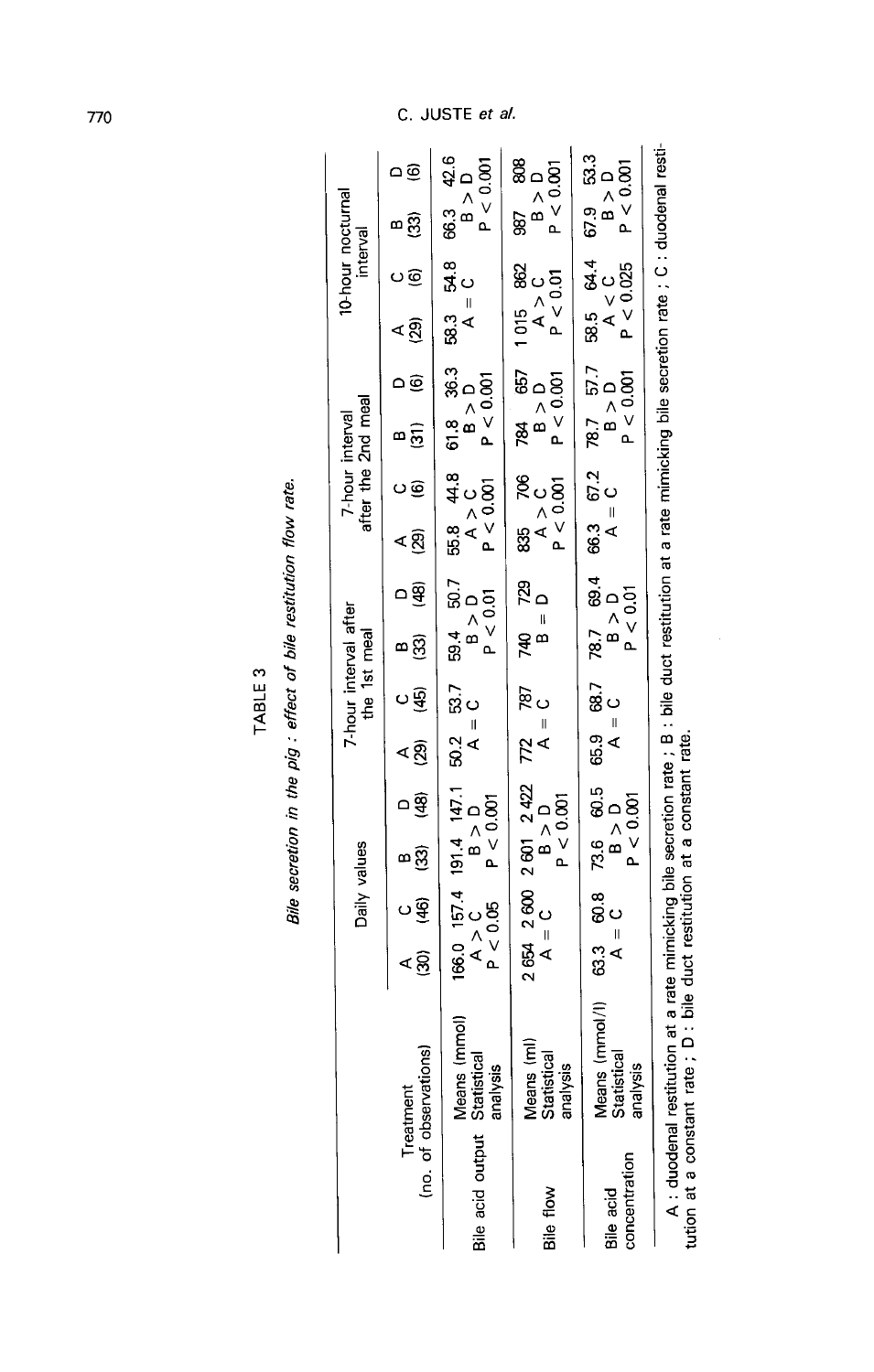mals, the bile acid concentrations in the bile remaining the same in both groups. The increase in bile volume over 24 hrs in each of the three periods studied during the light/dark cycle seemed to result entirely from the response of bile secretion to the first meal.

*Effect of bile reinfusion rate* (table 3).  $-$  When the rate of bile reinfused into the lower bile duct (groups B and D) mimicked the rate of bile secretion, the amount of bile acids secreted per 24 hrs was more than 30 % higher ( $p < 0.001$ ) in group B animals. This was owing to an increase in the volume of bile secreted per 24 hrs  $(+7.4\% : p < 0.001)$ , but mainly to an increase in the concentration of bile acids in the bile (+ 21.7 % ;  $p < 0.001$ ). This effect related to bile infusion rate was found again in the three periods studied in the light/dark cycle, except for the first postprandial period in which the volumes were the same whatever mode of reinfusion was used.

When bile was reinfused into the duodenum (groups A and C), group A showed a slightly higher amount of secreted bile acids over the 24-hr period  $(+ 5.5 %; p < 0.05)$ . This difference was due entirely to the response of bile secretion to the second meal  $(+24.6\% : p < 0.001)$ .

# Discussion.

In the present study, statistical analysis shows that bile acid secretion measured over 24 hrs depended on the animal, the site and the rate of bile restitution, and lastly that there was an interaction between the bile restitution site and the rate. Because of this interaction, the effect of the reinfusion site differed according to the rate of bile reinfusion to the animal. This effect was slight when the bile was reinfused at a constant rate, but it was considerable when the bile was reinfused at a rate mimicking the bile secretion rate : the quantity of total bile acids secreted per 24 hrs was 15.3 % higher when the bile was infused into the bile duct.

Also, the effect of bile restitution rate differed, depending on whether the bile was reinfused into the duodenum or into the lower bile duct. This effect was slight when the bile was infused into the duodenum, while it was very marked when the bile was infused into the lower bile duct : the quantity of total bile acids secreted per 24 hrs was 30.1 % higher with the automatic apparatus.

We conclude from all these observations that the reinfusion of bile into the lower bile duct at a rate mimicking the pattern of secretion led to a marked rise in daily bile acid secretion. The mean bile acid output in that case was about 21 % higher than the output recorded when the bile was automatically infused into the duodenum or at a constant rate into either the lower duct or the duodenum. We could not determine from these results which of the treatments should be used to measure true bile flow or the true amount of bile acids circulating every day in the intact animal. In this connection, the daily amount of bile acids passing through the enterohepatic circulation of the rat, when the bile was selfreturned into the common bile duct (Weis and Barth, 1978), was about 60 %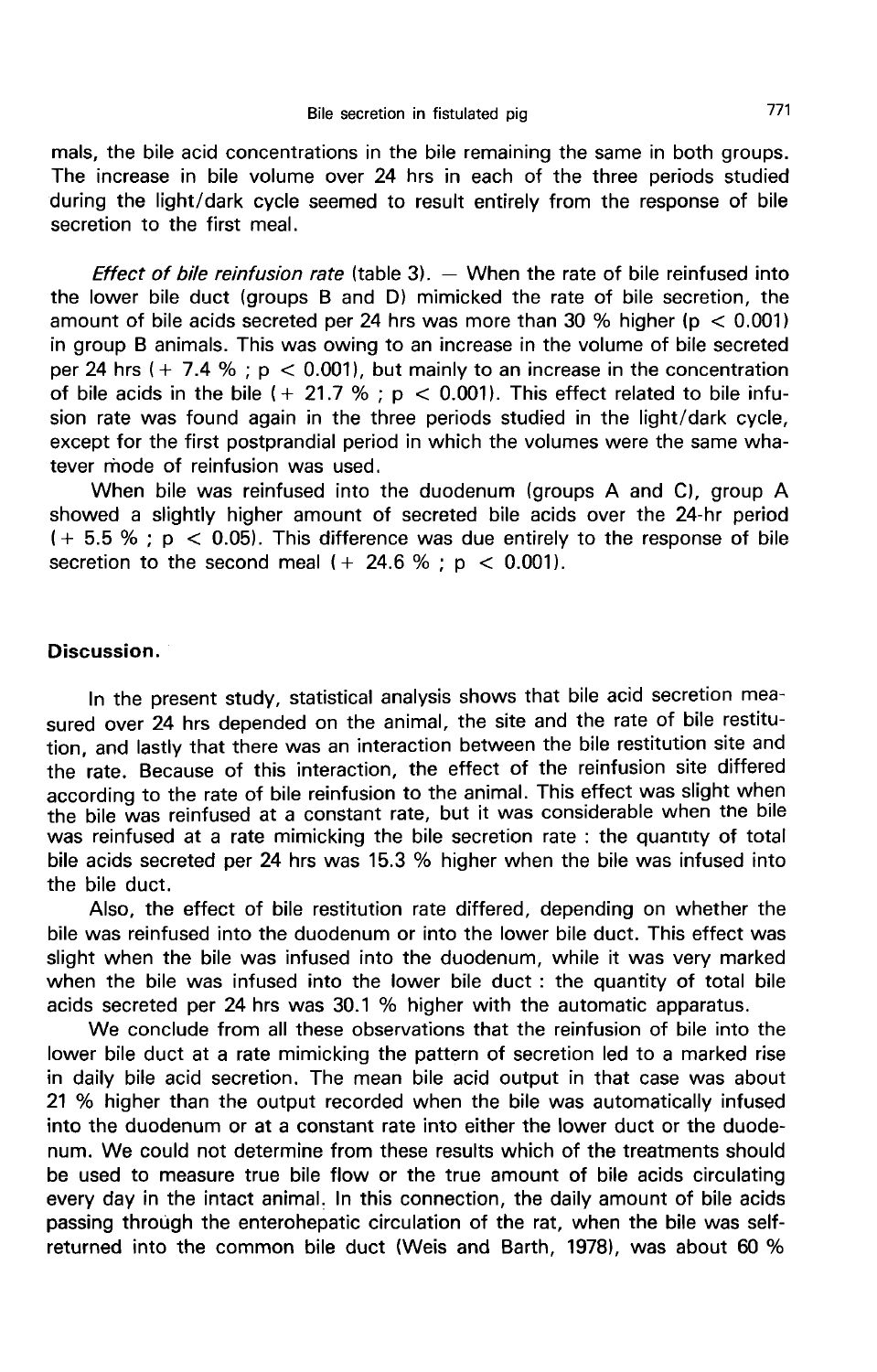higher than the values reported by earlier investigators. The latter authors used other techniques such as estimations of the bile acid flux, based on the measurement of bile acid pool size and the number of circulations (Van Belle, 1965) or derived from the infused amount of bile salts required to keep bile salt synthesis in an inhibited state (Shefer et al., 1969).

The reported daily means in the pig emphasize that the higher daily bile acid output (recorded when bile was automatically infused into the lower common bile duct) was mainly due to higher bile, acid concentration since the bile flow was only slightly affected by the treatment. What mechanism could have induced a higher bile acid concentration in the pig when the lower common bile duct was infused automatically ? No assumption can be supported by the data obtained in the present study. Nevertheless, the involvement of the gallbladder, which in the pig can truly concentrate the bile acids in bile (Egger et al., 1974), has to be ruled out for it has been shown to empty according to the same kinetics, whatever the site of bile infusion (duodenum or lower bile duct) when the automatic apparatus is used (Jimenez, Juste and Corring, 1983). Moreover, the gallbladder of the pig empties within the first hour after meal consumption<br>(Laplace, 1976; Jimenez, Juste and Corring, 1983), whereas the results (Laplace, 1976; Jimenez, Juste and Corring, presented here show that whatever period was studied (first or second postprandial or nocturnal), bile acid concentration was about 16 to 23.5 % higher when the bile was automatically reinfused into the lower bile duct than when it was infused by any other means. We suggest that another step of the enterohepatic circulation must have been implicated. Did increased bile salt secretion result from increased bile salt synthesis, a larger bile salt pool, or from more rapid enterohepatic cycling ? Our study cannot answer these questions.

In conclusion, the results obtained in this study illustrate the importance of the methods used. They show that reinfusing the bile into the lower common bile duct of the pig at a rate mimicking that of its secretion leads mainly to a significantly higher daily output of bile acids than that recorded when the bile is reinfused at the same rate into the duodenum or at a constant rate into either the lower common bile duct or the duodenum. It would be of great interest to know if one, and if so, which one, of the porcine bile secretion levels described in this study reflects physiological secretion in the intact animal.

> Recu en décembre 1982. Accepté en mars 1983.

Acknowledgements.  $-$  We wish to thank Mr. J. P. Ley for his valuable advice on the statistical interpretation of our data.

Résumé. Sécrétion biliaire chez le porc fistulé : effet de la méthode de restitution de la bile à l'animal.

Le présent travail a pour but de mesurer la sécrétion de bile et d'acides biliaires chez le porc fistulé et réintroduit selon 4 techniques différentes. 32 porcs de race Large White et de poids vif moyen 50  $\pm$  3 kg en début d'expérience sont équipés d'une fistule biliaire,